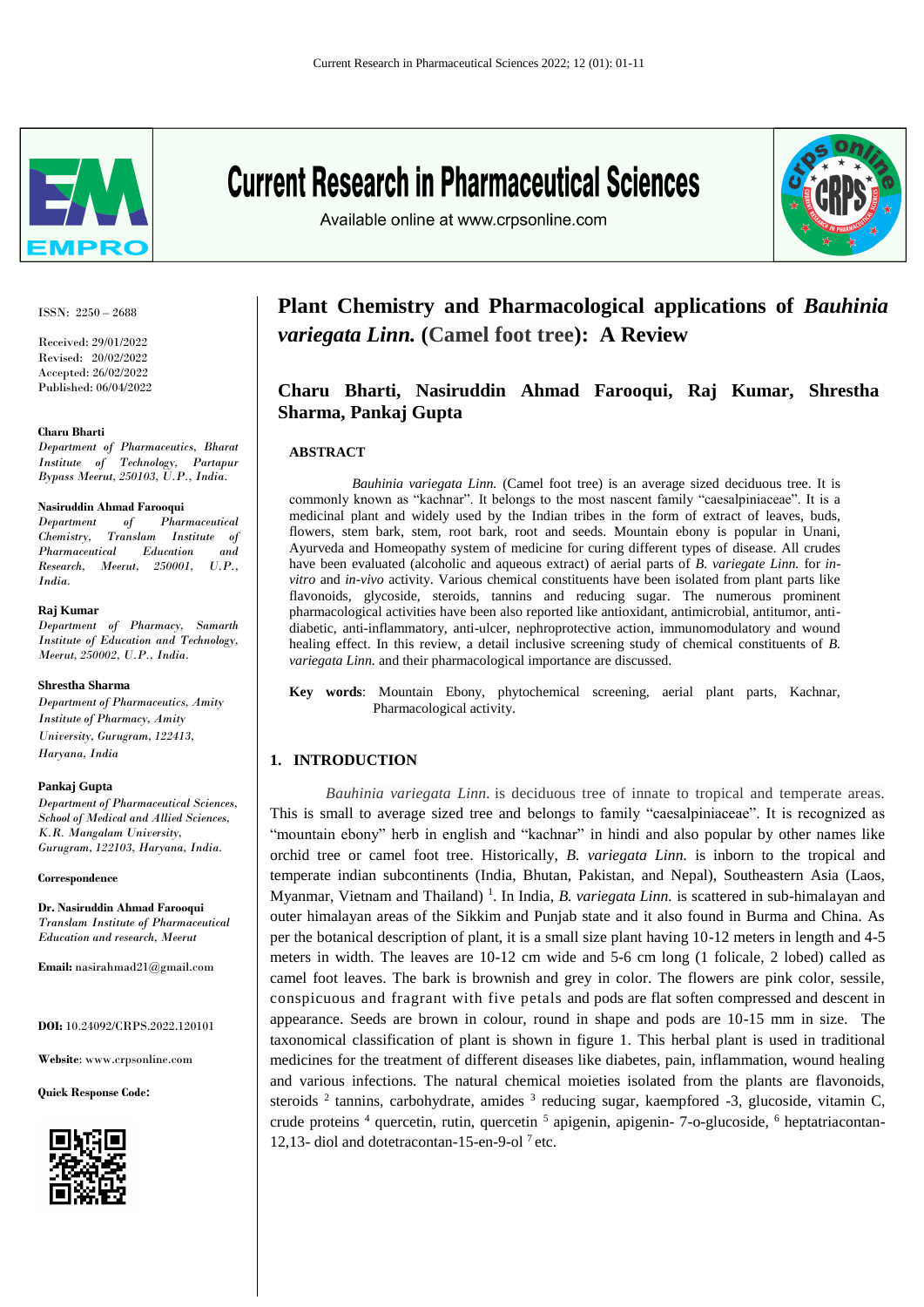Individual parts of *B. variegata Linn.* like leaf, stem, bark, bud, flower and root shows significant *in-vitro* and *in-vivo* activity against diarrhea, dysentery, hemorrhoids, odema, laxative, skin disease and snake bite. The alcoholic extract of (1kg stem, 1.2kg leaves and 1.2kg flowers) aerial parts of plant of *B. variegata Linn.*  act as an effective measure against antibacterial or antimicrobial effect. The polyphenols present in plant have strong antioxidant property which defends the cell parts from oxidative injury, thus avoiding the harmful effects on proteins, nuclei materials and lipids present in the cells. The flavonoids present in the plant is widely focussed polyphenols act as an antioxidant due to their high ability towards scavenge free radicals. Flavonoids prevent hydroxyl radical induced damage by giving an electron to deactivate the species <sup>1,2</sup>.



Figure 1: Taxonomical classification of *B. variegata Linn*

This review concluded that the *B. variegata Linn.* is a medicinal plant used in preparation of traditional medicine for the treatment of numerous diseases. The chemical constituents obtained from different parts of this plant are used as a traditional medicine for the treatment of various kinds of pathological conditions like, diabetes, microbial infections, skin infections, tumors, nephrotoxicity, wound healing and inflammation.

# **2. PLANT CHEMISTRY**

 The individual part of the plant *B. variegata Linn.* contains different chemical constituents which are extracted by different solvent system. The presence of different chemical moieties in root, stem, bark, flowers, leaves, buds are shown in figure 2. There are various types of solvent used for the extraction of different chemical constituents from individual parts of *B. variegata Linn.* was shown in table 1.

Table 1: Solvent used for the extraction of different chemical constituents from individual parts of plant

| S.No. | Plant       | Solvent         | Chemical          | Reference |
|-------|-------------|-----------------|-------------------|-----------|
|       | part        | used for        | constituents      |           |
|       |             | extraction      |                   |           |
|       |             |                 |                   |           |
| 1.    | Stem        | Petroleum       | Heptatricon       | 24        |
|       | bark and    | ether           | tan-12, 13-diol   |           |
|       | stem        | Benzene &       |                   |           |
|       |             | chloroform      | Friedelin         |           |
|       |             | Chloroform<br>& | Docosanoic acid   |           |
|       |             | methanol        | n-Hexadecanoic    |           |
|       |             |                 | acid, Lupeol,     |           |
|       |             | Petroleum       | Quercetin         |           |
|       |             | ether &         |                   |           |
|       |             | benzene         |                   |           |
| 2.    | Leaves      | Petroleum       | Flavonoids        | 25,26     |
|       |             | ether           |                   |           |
|       |             |                 | Terpenoids        |           |
|       |             | Benzene         | Phenolic          |           |
|       |             | Chloroform      |                   |           |
|       |             |                 | Saponins          |           |
|       |             | Ethyl           |                   |           |
|       |             | acetate         | Tannins,          |           |
|       |             |                 | Alkaloids,        |           |
|       |             | Ethyl           | steroids,         |           |
|       |             | alcohol         | Glycoside         |           |
| 3.    | Flowers/    | Alcohol         | Beta-sitosterol   | 27        |
|       | <b>Buds</b> |                 |                   |           |
|       |             |                 | Kaempferol-3      |           |
|       |             |                 | Glucoside         |           |
|       |             |                 | Tannins           |           |
|       |             |                 | Amides            |           |
|       |             |                 |                   |           |
| 4.    | Seeds       | Ethanol         | Flavone glycoside | 21        |
| 5.    | Root $&$    | Ethanol         | Flavonoids        | 23,22     |
|       | Root        |                 | flavonoid         |           |
|       | bark        |                 | glycoside         |           |
|       |             |                 |                   |           |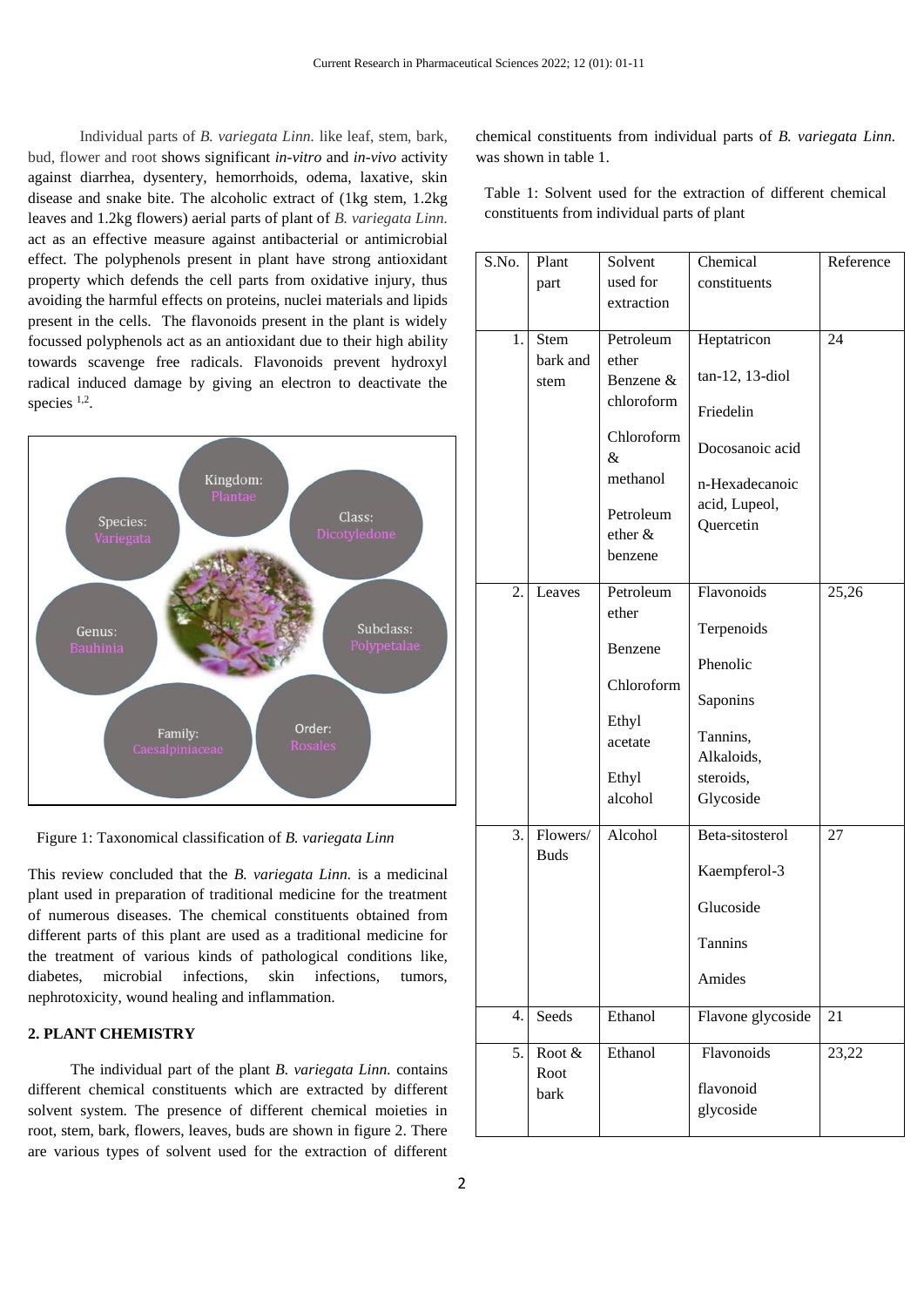

**Figure 2**: Different parts and various chemical constituents present in the *B. variegata Linn.* Plant. a) (2s)-5,7-dimethoxy-3,'4 methyleene dioxyflavonone, b) Heptatatriacontan-12,13-diol, c) kaemferol-3-galactoside, d) cynidin-3-glucoside, e) Lupeol, f) Stigmasterol, g) alpha- Ketoglutaric acid, h) Glutamic acid, i) Threonine

# **2.1 Stem Bark and Stem**

 The ethanolic and methanolic extract of stem bark contains various chemical constituents like 5,7-dihydroxyflanone, 4–oalpha–L–rhanmopyranoside, $8$  hentriacontane, Stigmasterol, $9$ sterols, glycosides, reducing sugar and nitrogenous substances all are obtained by preliminary phytochemical screening <sup>10</sup>. It is also containing 5,7-dimethoxyflavonone – 4– rhamnopyranosyl–Beta-D glucopyranoside lupeol  $11$  and kaempferol glucosides  $12$ . A new phenanthraquinine named as bauhinione, its structure modified chemically as 2,7-dimithoxy-3-methyl-9,10-dihydrophenanthrene-1,4-dione <sup>13</sup>. The alcoholic extract contains the 5, 7 dihydroxyflavanone-4-o-a-L-rhamnopyranosyl-b-D-

glucopyrannoside  $14$ , neringeni-5,7-dimethylether- 4rhamnoglucoside and lupeol<sup>11</sup>, 5,7,3,4-tetrahydroxy-3-methoxy-7o-alpha-L-rhamnopyranosyl-o-b- glucopyranoside respectively 15.



Hentriacontane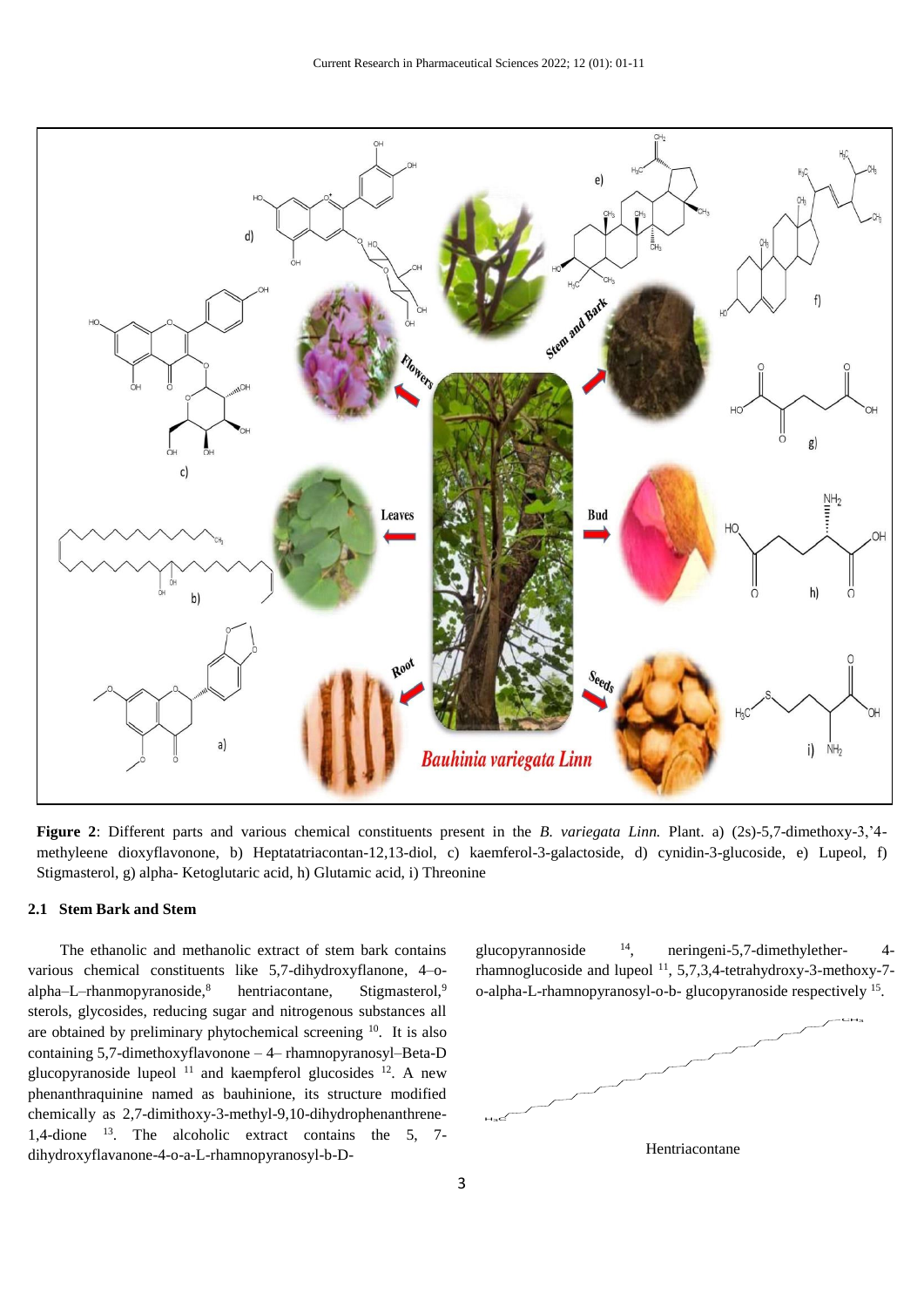

Stigmasterol



activity. Immuno-localization of the insulin-like protein in the plant leaf was performed by transmission electron microscopy (TEM) through "polyclonal anti-insulin antibody of human". The structure of leaf blades revealed that this wonderful protein specially found in chloroplast region where it is associated with calcium oxalate crystals. The existence of this protein in chloroplast may shows its activity in metabolism of carbohydrate 18.







Heptatatriacontan-12,13-diol





Octacosanol

#### **2.2 Leaves**

 The ethanolic and methanolic extract of leaves contains two novel compounds, heptatriacontan – 12,13-diol and dotetracont - 15–en -9-ol <sup>16</sup> and other likes flavonoids as quercetin, rutin, kaempferol that have significant effect on blood glucose level. The *B. variegata Linn* is effectively decrease the elevated plasma glucose level and its chemical molecule phytochemidiline used in the treatment of diabetes type-I <sup>17</sup> and effective against insulin in concentration (0.48 mg/kg) towards serum glucose level, this study has been performed in 4 weeks old swiss albino mice and marketable swine insulin used as a control in the research protocol. Further analysis was done by RP-HPLC chromatographic technique to proof its antidiabetic

# **2.3 Buds**

 The phytochemical investigation of alcohol based extract of plant buds showed the presence of various amino acid (AA) and amides. It consists of four types AA such as  $\alpha$  –alanine, aspartin acid, pyruvic acid, phosphoenol type amino acids, oxaloacetic acid and α –keto glutaric acid looked in advanced steps of the experimental research. The absence of oxaloacetic acid and  $\alpha$  –keto glutaric acid in initial stages is credited to their fast consumption in floral bud growth  $19$ .

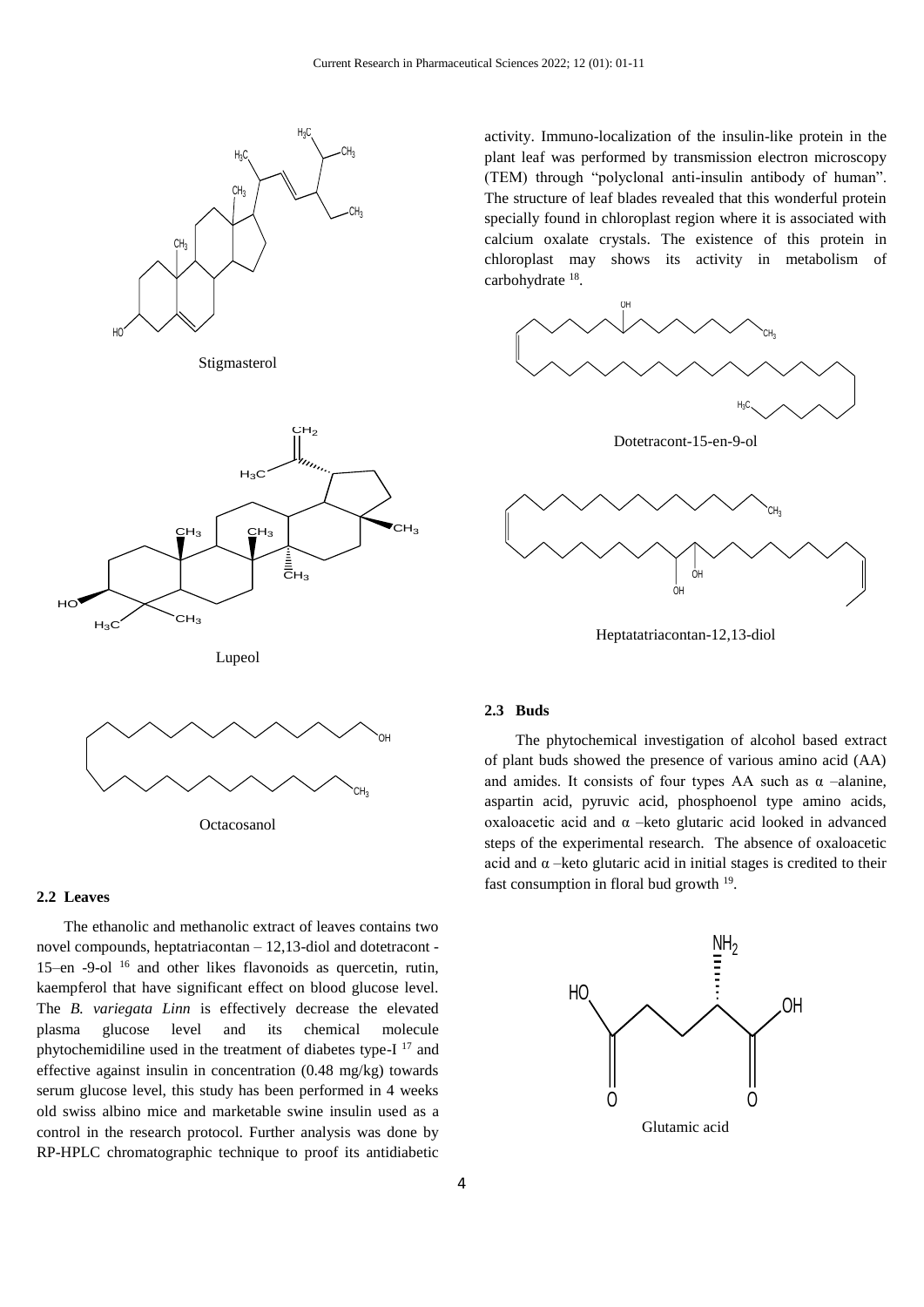



# **2.4 Flowers**

 The alcoholic extract of *B. variegata Linn* flowers shows the existence of various chemical compounds like malvidin-3-glucoside, malvidin-3-diglucoside, peonidin-3 glucoside, 3-galactoside, 3-rhamnoglucoside of kaempferol<sup>20</sup>, quercitroside, isoquercitroside, rutoside <sup>11</sup>, glutamic, keto acid, chemical compounds were separated and analyzed by different chromatographic techniques.



O

malvidin-3-glucoside

HO

<sup>O</sup> OH

OH

oн

OH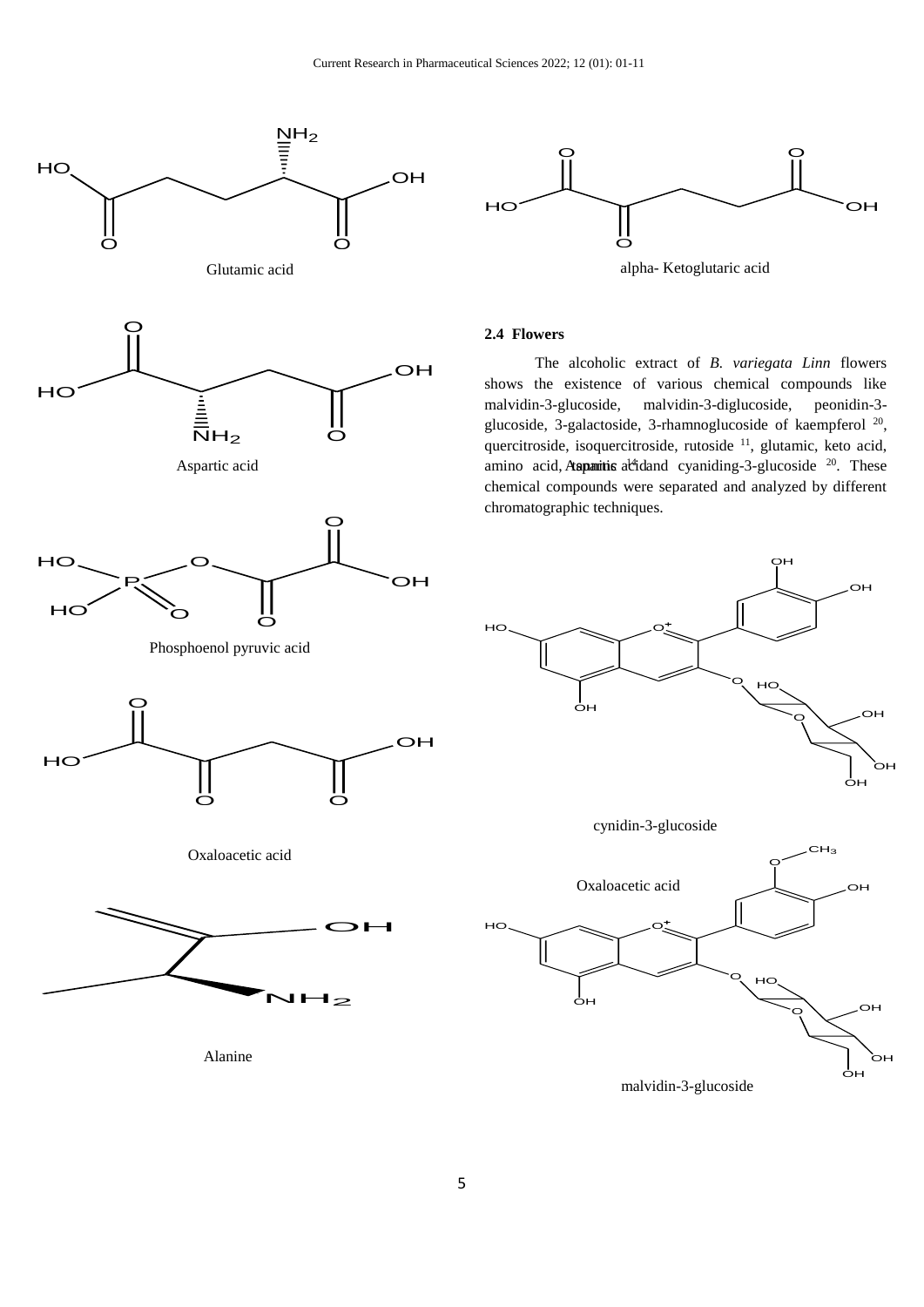



kaemferol-3-galactoside

#### **2.5 Seeds**

 The alcoholic extract of seed bark and seed of *B. variegata Linn.* showed presence of various chemical constituents like, flavone glycoside (5-hydroxyl-,7,3,5-tetra-methoxyflavonon-5 o-β–D-xylopyronosyl-α–L-rhamnopyronoside)<sup>21</sup>, tyrosine, valine, threonine, serine, proline, phenylalanine, alkaloids, flavonoids, amino acids, ascorbic acid, glutamic acid, aspartic acid, lucoanthacyanines, arginine, methionine, isoleucine lysine, histidine, glycine, protein carbohydrates<sup>2</sup>.





#### **2.6 Root and Root Bark**

 The ethanolic extract of root bark and root of *B. variegata Linn* contains different chemical constituents such as flavonoids (2s)-5,7-Dimethoxy-3, 4-methylene dioxyflavonone, 5,6-dihydro-1,7dihydroxy-3,4-dimethoxy-2- methyl di benzo xepin, flavonone dihydro dibenzoepin flavonol glycoside 22,23 and novel flavonoid glycoside 5,7,3,4-terahydroxyl-3-methoxy– o-7-α-L-rhamnopyranosyl-(1-3)-o–β- glucopyranoside and its chemical structure was further identified by spectroscopic techniques  $^{22}$ .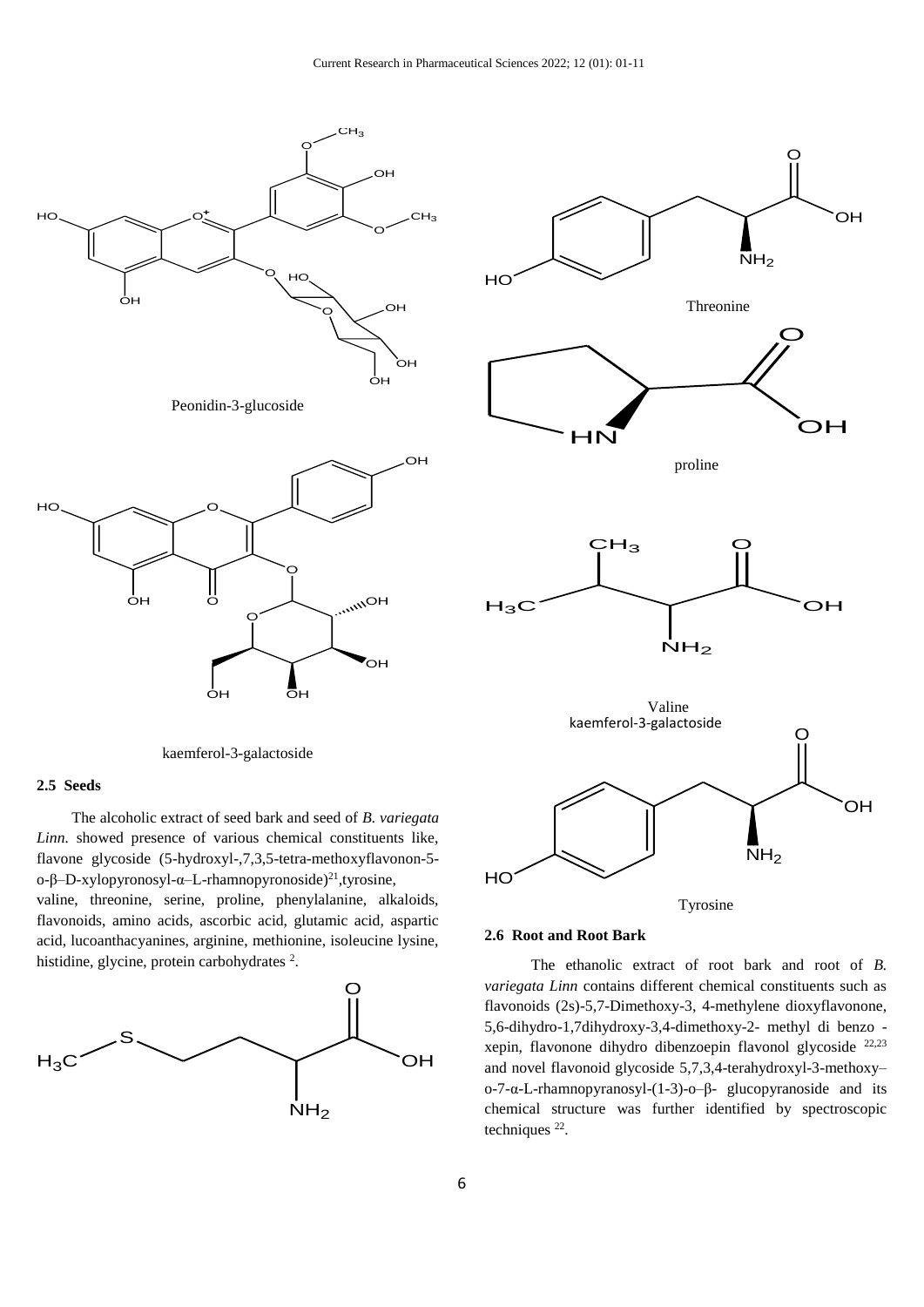

a) 5,7,3'4'- tetrahydroxy-3-methoxy-7-O-α-L-Rhamnopyranosyl (1-3)-o-β-glucopyranoside



b) 2s)-5,7-dimethoxy-3,'4-methyleenedioxyflavonone

# **3. PHARMACOLOGICAL ACTIVITIES OF B.** *VARIEGATA LINN.*

 There are various pharmacological activity of *B. variegata Linn.* in different types of diseases. Herbal therapy produces less side effects and rare toxic effects during treatment. So, on the basis of literature available of mountain ebony plant, it produces different pharmacological activity as shown in figure-3.

#### **3.1 Anti-Cancer Activity**

 The pharmacological activity of plant was confirmed the indication of apoptosis by flavonoids fraction of *B. variegata Linn.* in cytotoxic compound and it can produce significant effect towards the sensitivity of the cell and Microculture tetrazolium test (MTT) assay to clarify the cytotoxicity in HeLa cell line. 3,4,5 dimethyl thiazole -2-y-2,5 diphenyl tetrazolium bromide and double staining result increased number of apoptotic cell necrotic nuclei 28.

The plant is more effective towards carcinogenic effect and were observed by skin papilloma model in swiss albino mice. The crude liquid of *B. variegata Linn.* bark was evaluated through different stage protocol by "skin papilloma model" in swiss albino mice and melanoma model in (C57B1) tumor

observed in mice. The extract treated mice, tumor was reduced to 30% - 40% as compared to 134% in untreated control mice. The anticancer activity is identifying on the basis of preliminary screening in anti-carcinogenic activity on the behalf of chemo preventing rate <sup>29</sup>.

The mechanism of action of *B. variegata Linn* is the protection against carcinogen is the reduction in glutathione level in the organs, which has been facilitated through the variation of cellular antioxidant and chemopreventive rate for controlling the process of cancer <sup>30</sup>.

The hydro alcoholic extract of plant parts (leaves, stem, bark and flowers) was used in the evaluation of anticancer activity. The extract dose was 500 and 750 mg/kg body wt. along with cyclophosphamide were given orally up to forty days for evaluate anticancer action against melanoma cancer cell line (B16F10) in C57BL mice. Inhibition of tumor multiplication, upgrade the existence time of mice with treatment and were calculated by histopathological data. The result showed substantial effect of the plant extract in inhibiting melanoma cancer by B16F10 cell line in C57BL/6 mice. On comparing the result of measured parameters with the tumor control group, a significant change was found particularly in the group which received crude extract of plant along with anti-cancer drug (cyclophosphamide). The result was estimated by observing different parameters like, inhibition rate, life span period, tumor volume and antioxidant parameter of extract. The combine treatment of cancer by anticancer agent and plant extract indicated more noticeable effect through synergistic action 31.

# **3.2 Anti-microbial Activity**

 The alcohol based extract of *B. variegata Linn.* have shown significant antimicrobial effect against (gram +ve and gram -ve) bacteria and other species like *Escherichia coli*, *Enterobacter aerogenes*, *klebsiella, Streptococcus pneumoniae*, *Bacillus subtilis* and *Staphylococcus aureus* <sup>32</sup>. The *B. variegata Linn.* elevated clear report that it inhibits the growth of microbes in the concentration range of 50 to 300 ug/ml in agar diffusion method 33.

According to the research investigation done on ethanolic extract of *B. variegata Linn* leaves (EBV) revealed that this plant was therapeutically active against various pathogenic fungi. The results concluded that inhibition % after 48 hrs was greater towards "*Aspergillus niger* followed by *Fusarium oxysporum*, *Trichophyton rubrum* and *Trichophyton mentagrophytes"*. Though, *Mucor hiemalis* was having least inhibition % after 48 hrs. The inhibition % increases when incubated for 72 hrs. Hence, this study concluded that EBV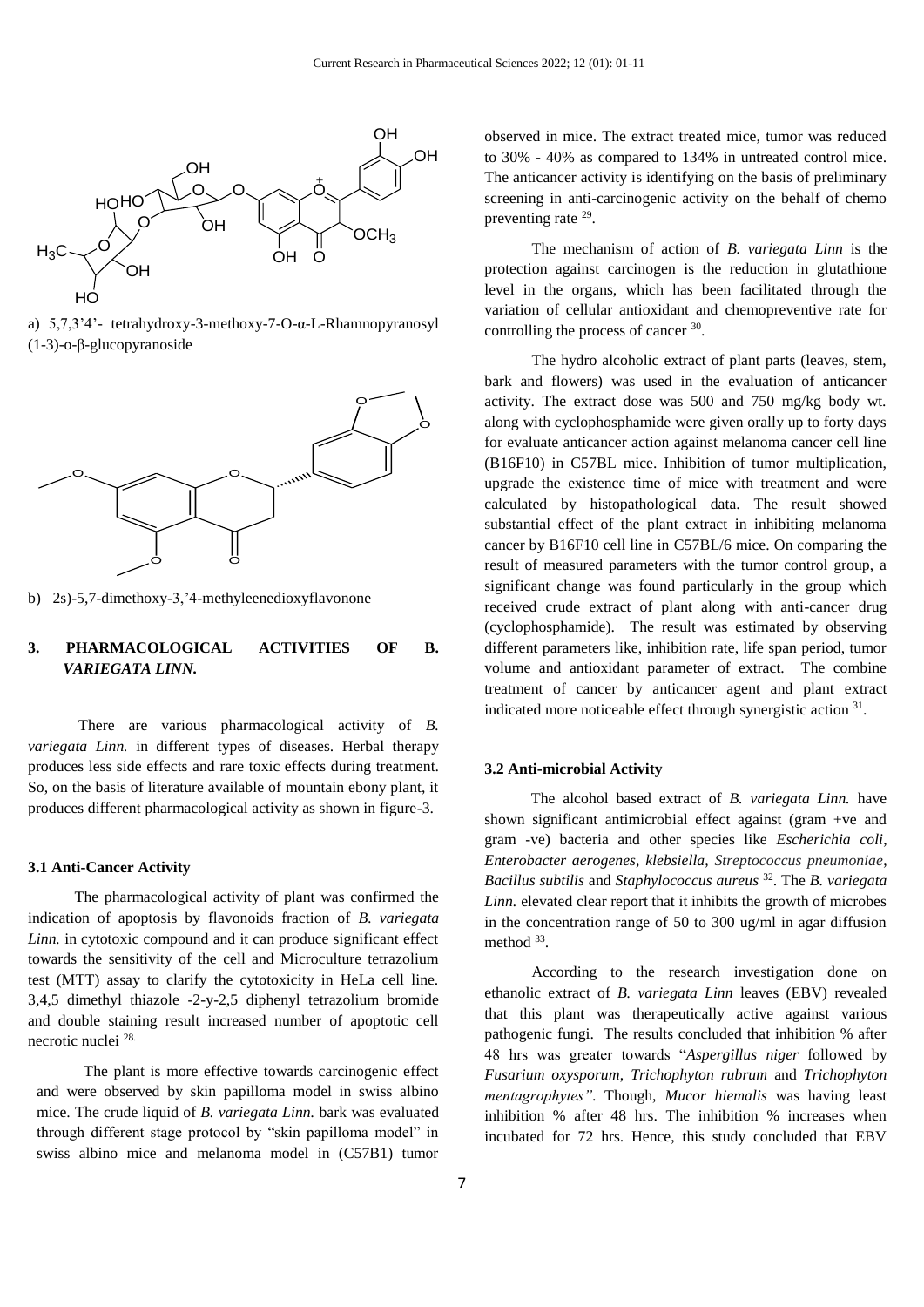could be a potential source for the treatment of pathogenic fungi 34 .

# **3.3 Anti-Inflammatory Activity**

 The ethanolic extract of non woody aerial parts of *B. variegata Linn* was reported as an anti-inflammatory action due to procurement of a new flavonol glycoside. It is isolated from the ethyl acetate soluble fraction of ethanolic extract of non woody aerial parts in different forms of novel compounds. This extract produces six phytochemical constituents such as ombuin, kaempferol,7-4-dimethyl ether 3-o-β–D–glucopyranoside, kaemferol-3-o-β–D-glucopyranoside, isorhamnetin-3-o-β-Dglucopyranoside and hesperidin, with a triterpene moieties named as caffeate, 3–β–trans– (3,4-Dihydroxy cinnamoxloxy) olean-12-en-28–oic acid  $35$ . This six compounds including triterpenes inhibits the interferon (IFN) alpha induced nitic oxide (NO), lipopolysaccharide and interleukin (IL) -12<sup>36</sup>.

# **3.4 Wound Healing Activity**

 Recently, through the wound curative action, the plant extract has been used in excision and incision wound model in albino rats. The dose of the extract for wound healing action was 200-400 mg/kg. The aqueous and ethanolic extract of *B. variegata Linn.* at both doses showed a significant wound curative action by "excision and incision wound model" which was compared with the standard (framycitin) in comparative study 37.

#### **3.5 Anti-Ulcer Activity**

 The alcohol based extraction of the stembark and stem of *B. variegata Linn* produce positive effect as an anti-ulcer action towards stomach ulcer induced by "pyloric ligation and NSAIDs (aspirin) induced model". The crude liquid of plant (oral administration) decreased the bulk of acid secretion, total, free acidity and acid index as compare with control group. This study concluded that alcohol based extract of *B. variegate Linn*. produced significant (P< 0.001) stomach acid protective action 38 .

# **3.6 Nephroprotective Activity**

 The alcoholic and aqueous extract of root bark and root of plant mountain ebony showed nephroprotective activity in nephrotoxicity model in wistar rats induced by gentamicin and cisplatin drug. The toxicity in nephron was induced by intraperitoneal administration drug (gentamicin and cisplatin) in concentration of 100 mg / kg /day for 8 days. The extract dose is 200-400 mg/kg according to body weight. The decrease in nephrotoxicity was measured by the value of serum urea, blood urea nitrogen (BUN) and serum creatinine which was further clarified from the histopathological studies <sup>38</sup>. Both alcoholic and aqueous based crude liquid exhibited nephroprotective action in

gentamicin as well as cisplatin induced nephrotoxicity models. The result concluded as evident by reduction in serum urea, BUN levels and serum creatinine. After intake of root extract along with gentamicin produced more effective treatment in nephron protection and the result showed by decreased in epithelial desquamation accumulation of inflammatory cells, glomerular congestion, blood vessel congestion and necrosis of the kidney cell <sup>39</sup> .

# **3.7 Immunomodulatory Activity**

 As per the literature survey this plant also produces the immunomodulator activity. The ethanol based extract of *B. variegata Linn*. stem bark was showed immunomodulatory action in primary and secondary antibody response. The effect of extract was evaluated by carbon clearance test for phagocytic activity and neutrophil adhesion test for neutrophil activity 40.

# **3.8 Hypolipidemic Activity**

The Hypolipidemic action of *B. variegata Linn.* stem bark alcoholic extract was reported after examined female rats fed with hyper caloric diet. The extract of stem bark was given in treatment of obese animals with displayed a high brain serotonin level and high density lipoprotein (HDL) with a concentration reduction in cholesterol triglycerides and low density lipoprotein (LDL). Thus anti-obesity action of methanol extract of *B. variegata Linn.* can be a good option for decrease in lipid level and initiate the brain serotonin concentration <sup>41</sup>.

# **3.9 Anti-Oxidant Activity**

The extract and fraction of *B. variegata Linn.* were used for the evaluation of antioxidant prospective. The antioxidant action was performed by1,2-diphenyl-1-2 picrylhydrazyl (DPPH) radical screening test. The methanol, hexane and ethyl acetate fraction show sensible scavenging action as compared quercetin act as a standard  $42$ . The ethanolic extract shows more anti-oxidant property as compare to other extracts of the plant. The antioxidant action (*in-vitro*) was confirmed by various parameters like reducing power, presence of free radicals such as DPPH, superoxide, nitric acid and hydrogen peroxide and all parameters result were found to be significant (p>0.01) in antioxidant action <sup>43</sup>. In 2009, researchers detected antioxidant action by blocking of thio-barbituric acid reactive substances (TBARS) and reported a significant free radical scavenging *activity* (FRSA) and hydroxyl radical scavenging *in vitro* activity by methanolic extract of plant <sup>44,45</sup>. The significant correlation between antioxidant potential and the total phenolic/flavonoids data was also observed 46,47. The plant extract also isolated four led bioactive chemical constituents like lupeol, beta- sitosterol, kaempferol and quercetin respectively <sup>48</sup>. The investigator observed antioxidant activity by inhibiting of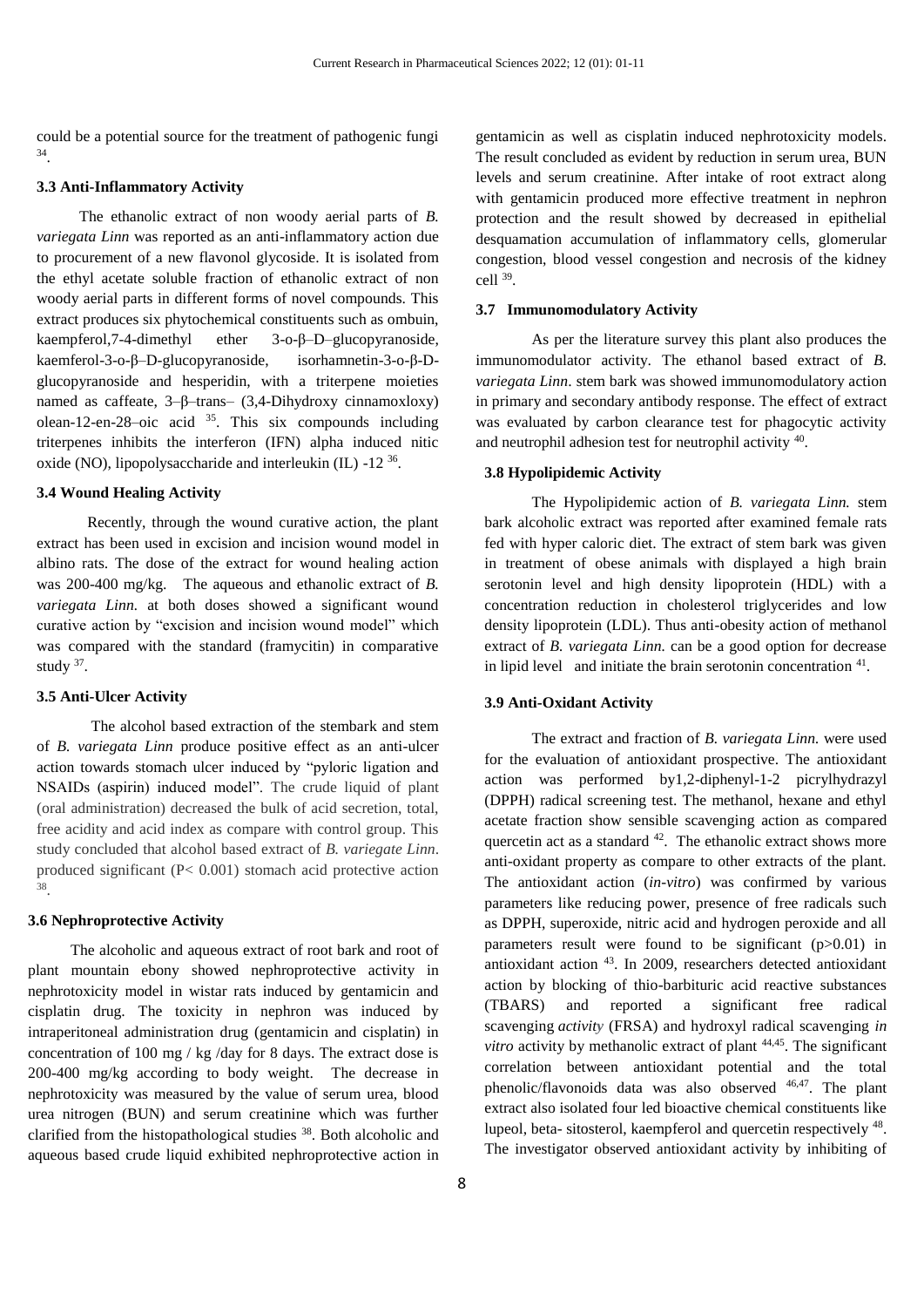Thiobarbituric Acid Reactive Substances (TBARS) and reported a significant FRSA, antioxidant activity and hydroxyl radical scavenging *in vitro* by the *B. variegata Linn.* methanolic extract 46.

# **3.10 Anti-Diabetic Activity**

 The ethanol based extract of leaves and stem bark of *B. variegata Linn* also show anti-diabetic action which was investigated through *in-vitro* study. The orally administrated dose is 200 – 400mg/kg in streptozotocin (STZ) and alloxan induced diabetic rat model. The extract of plant decreased the high blood glucose amount by enhancing glucose metabolism<sup>49</sup>. The phytochemical screening and free radical savenging activity of scavenge DPPH, nitro oxide, hydroxyl radical and reducing sugar was also performed in the experimental model. It has been also revealed that insulin type of proteins present in leaf of kachnar are responsible for glucose metabolism. On increasing the discharge of insulin in beta cell line, INS-1 cell line the conjugation with the chloroplast protein improve the overall anti-diabetic properties <sup>50,51</sup>.



**Figure 3:** Pharmacological activities of *B. variegata Linn***.**

# **4. CONCLUSION**

 From the above literature we concluded that the plant *B. variegata Linn*. is noted as a traditional remedy for the treatment of various types of aliments such as diabetes, microbial infections, skin infections, tumors, nephrotoxicity, ulcer, wound healing and inflammation. Due to the wonderful welfares of the plant towards human beings it can be supported as a significant remedial plant for the treatment without producing any toxic effect. So, more attention is mandatory to found the chemical constituents from different parts of the plant which is responsible for the therapeutic activity in different alignments as future prospective as well.

# **5. ACKNOWLEDGEMENT**

 Authors gratefully acknowledge online resources support received from the Bharat Institute of Technology, Meerut and Translam Institute of Education & Research, Meerut, U, P. India, during complete literature investigation.

#### **REFERENCES**

- 1. Sahu G, Gupta PK. A review on Bauhinia Variegata. Linn. Int. Res. J. Pharm. 2012; 3:48-51.
- 2. Gamble JS. Flora of the Presidency of Madras, Vol.2. Botanical Survey of India, Calcutta.1956.
- 3. Negi A, Sharma N, Pant R, Singh MF. Determination of total phenol content of the stem bark of B.V. linn. An approach to standardization. The pharma Research. 2012; 7:16-22.
- 4. Kumar V, Eswarappa B, Yadav DB, Jayadevaiah KV, Basavaraja HS. Isolation of photo-constituents from the stem of B.V. linn. Pharma tutor Magazine 2014; 2:1-10.
- 5. Rice –Evans R. Flavonoids antioxidant, Current Medicinal Chemistry.2001; 8:797- 807
- 6. Mack M, Ndhlala AR, Finnie JF, Staden JV. Phenolic composition, antioxidant and acetylcholinesterase inhibitory activities of Sclerocarya birrea and Harpephyllum caffrum (Anacardiaceae) extract. Food Chemistry. 2010;123: 69-76.
- 7. Hakkim F, Lukmanul C, Shankar G, Girija S. Chemical composition and antioxidant property of holy basil (Ocimum sanctum L.) Leaves, stems, and inflorescence and there *in vitro* callus cultures. J. Agricultural and food chemistry. 2009; 55(22): 9109-9117.
- 8. Gupta AK, Vidyapati T, Chauhan JS. 5, 7 Dihydroxyflavonone -4 o-Α –L- rhanmopyranosyl – β – D- glucopyranoside from the stem of Bauhinia Variegata. Ind. J. Chem. 1979; 18:85-86
- 9. Prakash A, khosa RL. Chemical studies on Bauhinia Variegata.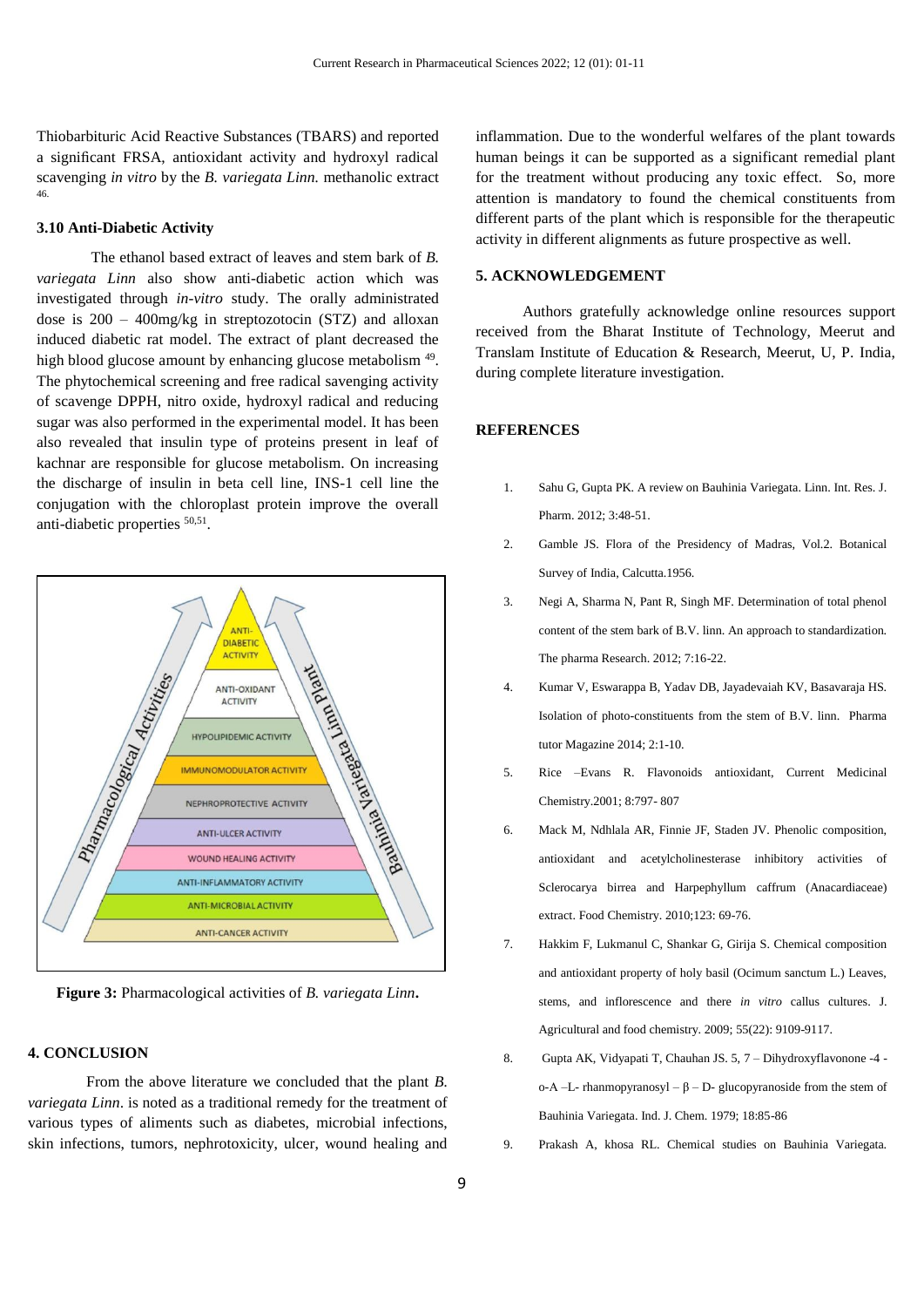Curr.Sci.1976; 45:705-13.

- 10. Prakash A, Khosa RL. Netuera constituents of BahiniaVariegata. J Res Indian Med Yoga Homeopath, 1978; 13:96-97.
- 11. Duret S, Paris RR. The flavonoid of several species of Bauhinia. Plant Medicinal Phytotherapy. 1977; 11: 213-216.
- 12. Gupta AK, Chauhan JS. Constituents from the stem of Bauhinia Variegate. Nat. Acad. Sci. let. 1984; 7:174-76.
- 13. Ravindra G, Dhake AS. Bauhinia variegata Linn. (Mountain Ebony): A review on ethnobotany, phytochemistry and pharmacology. Oriental Pharmacy and Experimental Medicine. 2009; 9(3): 207-216.
- 14. Cechinel FV. Chemical composition and biological potential of plants from the genus Bauhinia." Phytotherapy Research: An International Journal Devoted to Pharmacological and Toxicological Evaluation of Natural Product Derivatives. 2009;23(10): 1347-1354.
- 15. Yadav RN, Reddy VMS. A New Flavone Glycoside, 5- hydroxyl 7,3',4',5'- Tatra Methoxyflavone 5-o- β – D- xylopyranosyl– (1-2) –α – L –Rhamnopyranoside from Bauhinia Variegata Linn. J Asian Nat prods Res 2001; 3: 1-11.
- 16. Singh RS, Pandey HS, Ghanshyam. Two new long chain compound from Bauhinia Variegata linn. Ind. J chem. 2006; 45:2151-2153.
- 17. Singh KL, Singh DK, Singh VK. Multidimensional Uses of Medicinal Plant Kachnar (Bauhinia variegata Linn.). Am. J. Phyto. Clin. Ther. 2016; 4: 58-72.
- 18. Azevedol CR, Maciel FM, Silva LB, Ferreira ATS, etal. Isolation and intracellular localization of insulin like protein from leaves of Bauhinia Variegata linn. Brazilian J. Med. Biol. Res. 2006; 39: 1435-1444.
- 19. Mukherjee D, Laloraya MM. Keto acids and free amino acids during leaf growth in Bauhinia purpurea L. Experientia. 1977; 33: 304-305.
- 20. Saleh NAM, Ishak MS. Anthocynanis of some leguminosae flowers and their effect on colour variation. Phytochemistry. 1976; 15: 835 – 836
- 21. Chan YS, Ng TB. Bauhinia variegata var. variegata lectin: isolation, characterization, and comparison. Appl. Biochem. Biotechnol. 2015; 175:75-84.
- 22. Kumar YR, Rajani GP. Analgesic and anti-ulcer activities of ethanol and aqueous extracts of roots of *Bauhinia variegata* Linn, Int. J. Pharm. 2011; 7(5):616–622
- 23. Reddy-Mopuru VB, Reddy MK, Gunasekar D, Caux C. et.al. A flavanone and a dihydrodibenzoxepin from Bauhinia variegata." *Phytochemistry*. 2003; 64(4): 879-882.
- 24. MMJ VK, et.al. Isolation of phytoconstituents from the stem bark of Bauhinia variegata Linn, Pharma tutor pharmacy infused, 2014; 2:2347-7881.
- 25. Mishra A, Sharma AK, Kumar S, Saxena AK, Pandey AK. Bauhinia variegata leaf extracts exhibit considerable antibacterial, antioxidant, and anticancer activities. BioMed. Res. Int. 2013; http://dx.doi.org/10.1155/2013/915436:1-10.
- 26. Mishra AK, Mishra A, Kehri HK, Sharma B, Pandey AK. Inhibitory activity of Indian spice plant Cinnamomum zeylanicum extracts against Alternaria solani and Curvularia lunata, the pathogenic dematiaceous moulds. Annals. Clin. Microbio. Antimicro. 2009;8(1): 1-7.
- 27. Kew KSM, Neivashini XC, Nabila OP, Khan NH. Qualitative study on the phytochemical constituents of the flower buds of Bauhinia variegata. J. Pharma. Res. 2018;2(1): 47-51.
- 28. Kumar SB, Bhat I. Apoptosis and flow cytometric studies of Bauhinia Variegata bark extract. A. J. Pharma clin. Res.2014; 7: 1-11.
- 29. Agrawal RC, Pandey S. Evaluation of Anticarcinogenic and Antimutagenic Potential of Bauhinia variegate Extract in Swiss Albino Mice. Asian Pacific journal of cancer prevention. 2009; 10: 1-9.
- 30. Pandey S, Agrawal RC. Chemopreventive potential of Bauhinia variegata flower extract against DMBA-induced skin papilloma genesis in mice" Pharmacology online.2010;1: 39-46.
- 31. Pandey S. *In vivo* antitumor potential of extracts from different parts of Bauhinia variegata linn. Against b16f10 melanoma tumour model in c57bl/6 mice. Appl. Cancer Res.2017;37(1): 1-14.
- 32. Kanak S, Verma AK. Evaluation of antimicrobial and anticancer activities of menthol extract of in vivo and vitro grown Bauhinia Variegata Linn, Int. Res. J. Bio. Sci. 2012; 16:26-30.
- 33. Mali RG, et al. Evaluation of Bauhinia Variegata linn stem bark for anthelmintic and antimicrobial properties; J Nat Rem. 2008; 8:39-43.
- 34. Gayathri G, Saraswathy A, Krishnamurthy V. Antimicrobial activity of medicinal plant Bauhinia variegata Linn. Int. J. Pharm. Biol. Sci. 2011;1(4): 400-408.